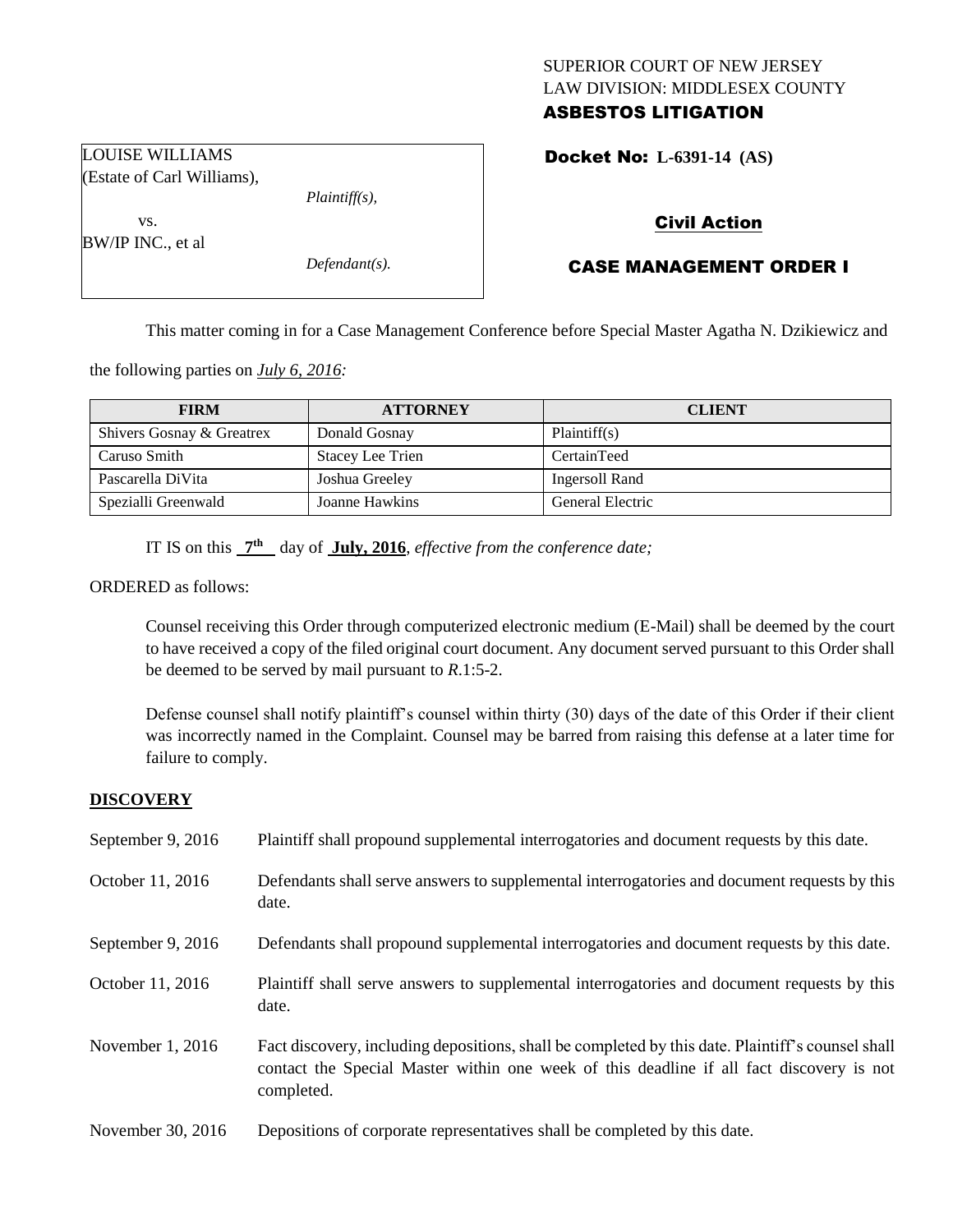## **EARLY SETTLEMENT**

November 30, 2016 Settlement demands shall be served on all counsel and the Special Master by this date.

## **SUMMARY JUDGMENT MOTION PRACTICE**

- December 16, 2016 Plaintiff's counsel shall advise, in writing, of intent not to oppose motions by this date.
- January 6, 2017 Summary judgment motions shall be filed no later than this date.
- February 3, 2017 Last return date for summary judgment motions.

## **MEDICAL DEFENSE**

- August 19, 2016 Defendants shall forward medical authorizations to plaintiff's counsel by this date.
- September 9, 2016 Plaintiff shall serve executed medical authorizations this date.
- November 30, 2016 Plaintiff shall serve medical expert reports by this date.
- November 30, 2016 Upon request by defense counsel, plaintiff is to arrange for the transfer of pathology specimens and x-rays, if any, by this date.
- March 10, 2017 Defendants shall identify its medical experts and serve medical reports, if any, by this date. **In addition, defendants shall notify plaintiff's counsel (as well as all counsel of record) of a joinder in an expert medical defense by this date.**

### **LIABILITY EXPERT REPORTS**

- March 3, 2017 Plaintiff shall identify its liability experts and serve liability expert reports or a certified expert statement by this date or waive any opportunity to rely on liability expert testimony.
- April 7, 2017 Defendants shall identify its liability experts and serve liability expert reports, if any, by this date or waive any opportunity to rely on liability expert testimony.

### **ECONOMIST EXPERT REPORTS**

- March 3, 2017 Plaintiff shall identify its expert economists and serve expert economist report(s), if any, by this date or waive any opportunity to rely on economic expert testimony.
- April 7, 2017 Defendants shall identify its expert economists and serve expert economist report(s), if any, by this date or waive any opportunity to rely on economic expert testimony.

### **EXPERT DEPOSITIONS**

April 28, 2017 Expert depositions shall be completed by this date. To the extent that plaintiff and defendant generic experts have been deposed before, the parties seeking that deposition in this case must file an application before the Special Master and demonstrate the necessity for that deposition. To the extent possible, documents requested in a deposition notice directed to an expert shall be produced three days in advance of the expert deposition. The expert shall not be required to produce documents that are readily accessible in the public domain.

 $\_$  , and the set of the set of the set of the set of the set of the set of the set of the set of the set of the set of the set of the set of the set of the set of the set of the set of the set of the set of the set of th